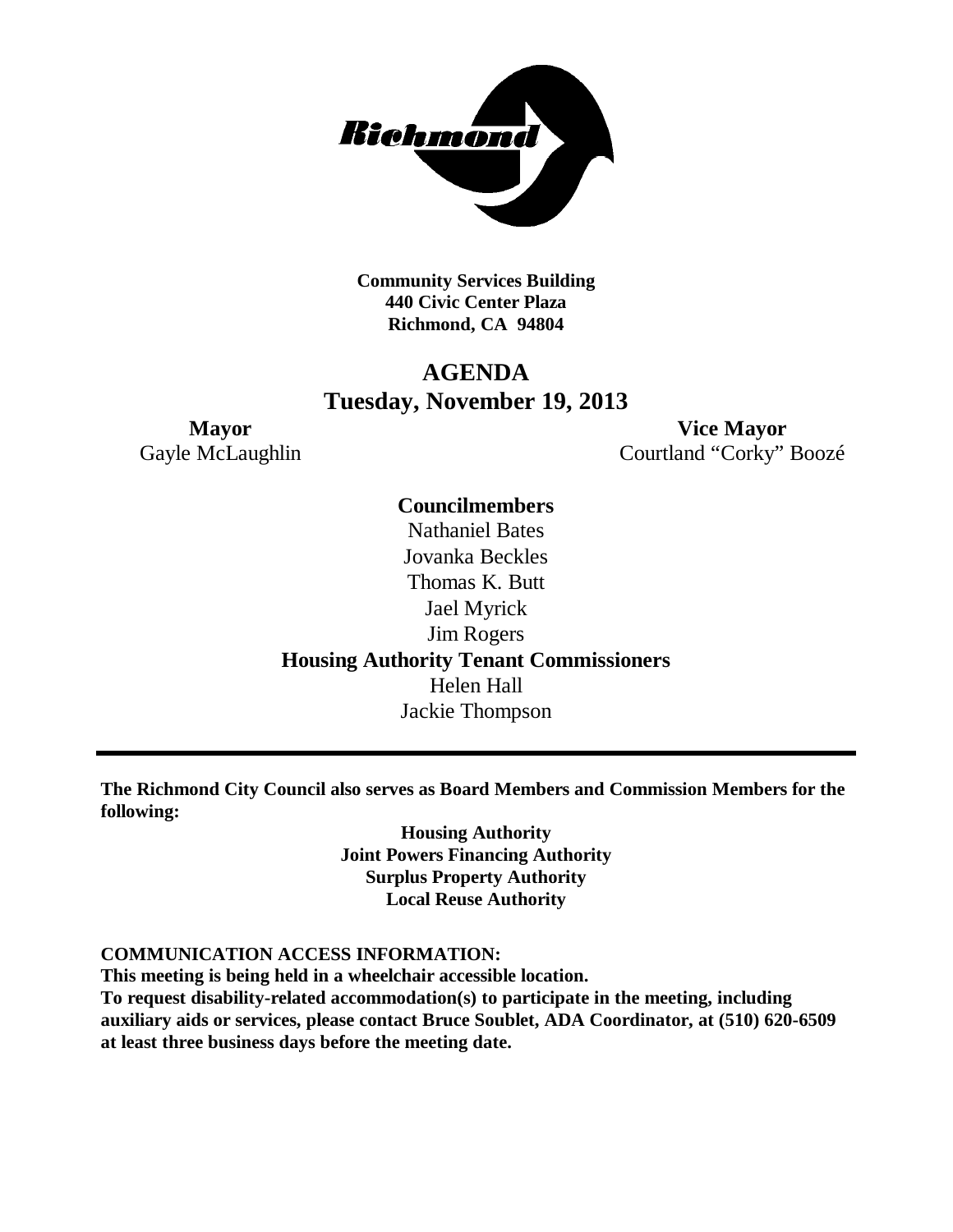# **MEETING PROCEDURES**

The City of Richmond encourages community participation at its City Council meetings and has established procedures that are intended to accommodate public input in a timely and time-sensitive way. As a courtesy to all members of the public who wish to participate in City Council meetings, please observe the following procedures:

**PUBLIC COMMENT ON AGENDA ITEMS:** Anyone who desires to address the City Council on items appearing on the agenda must complete and file a pink speaker's card with the City Clerk **prior** to the City Council's consideration of the item. Once the City Clerk has announced the item and discussion has commenced, no person shall be permitted to speak on the item other than those persons who have submitted their names to the City Clerk. Your name will be called when the item is announced for discussion. **Each speaker will be allowed TWO (2) MINUTES to address the City Council on NON-PUBLIC HEARING items listed on the agenda.**

**OPEN FORUM FOR PUBLIC COMMENT:** Individuals who would like to address the City Council on matters not listed on the agenda or on **Presentations, Proclamations and Commendations, Report from the City Attorney, or Reports of Officers** may do so under Open Forum. All speakers must complete and file a pink speaker's card with the City Clerk **prior** to the commencement of Open Forum. **The amount of time allotted to individual speakers shall be determined based on the number of persons requesting to speak during this item. The time allocation for each speaker will be as follows: 15 or fewer speakers, a maximum of 2 minutes; 16 to 24 speakers, a maximum of 1 and one-half minutes; and 25 or more speakers, a maximum of 1 minute.**

#### **SPEAKERS ARE REQUESTED TO OCCUPY THE RESERVED SEATS IN THE FRONT ROW BEHIND THE SPEAKER'S PODIUM AS THEIR NAME IS ANNOUNCED BY THE CITY CLERK.**

**CONSENT CALENDAR:** Consent Calendar items are considered routine and will be enacted, approved or adopted by one motion unless a request for removal for discussion or explanation is received from the audience or the City Council. A member of the audience requesting to remove an item from the Consent Calendar must complete and file a speaker's card with the City Clerk **prior to the City Council's consideration of Agenda Review.** An item removed from the Consent Calendar may be placed anywhere on the agenda following the City Council's agenda review.

Any law enforcement officer on duty or whose service is commanded by the presiding officer shall be Sergeant-at-Arms of the Council meetings. He/she, or they, shall carry out all orders and instructions given by the presiding officer for the purpose of maintaining order and decorum at the Council meetings (City Council Rules of Procedure and Order Section III F, RMC Section 2.12.030).

**\*\*\*\*\*\*\*\*\*\*\*\*\*\*\*\*\*\*\*\*\*\*\*\*\*\*\*\*\*\*\*\*\*\*\*\*\*\*\*\*\*\*\*\*\*\*\*\*\*\*\*\*\*\*\*\*\*\***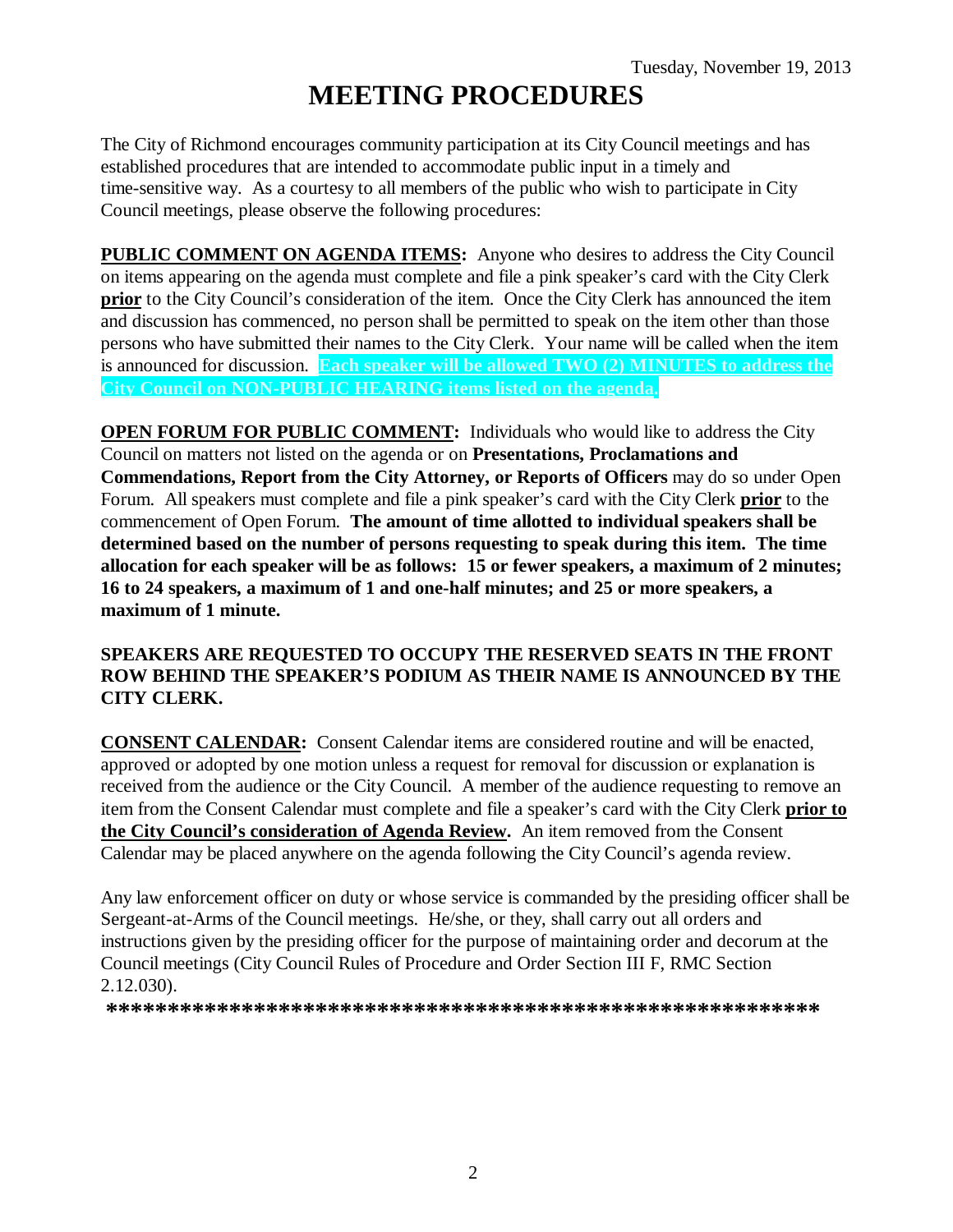# **OPEN SESSION TO HEAR PUBLIC COMMENT ON CLOSED SESSION ITEMS**

5:45 p.m.

- **A. ROLL CALL**
- **B. PUBLIC COMMENT**

#### **C. ADJOURN TO CLOSED SESSION**

# **CLOSED SESSION**

Shimada Room of the Community Services Building

#### **A. CITY COUNCIL**

**A-1.** CONFERENCE WITH LEGAL COUNSEL - EXISTING LITIGATION (Subdivision [a] of Government Code Section 54956.9):

Gragg vs City of Richmond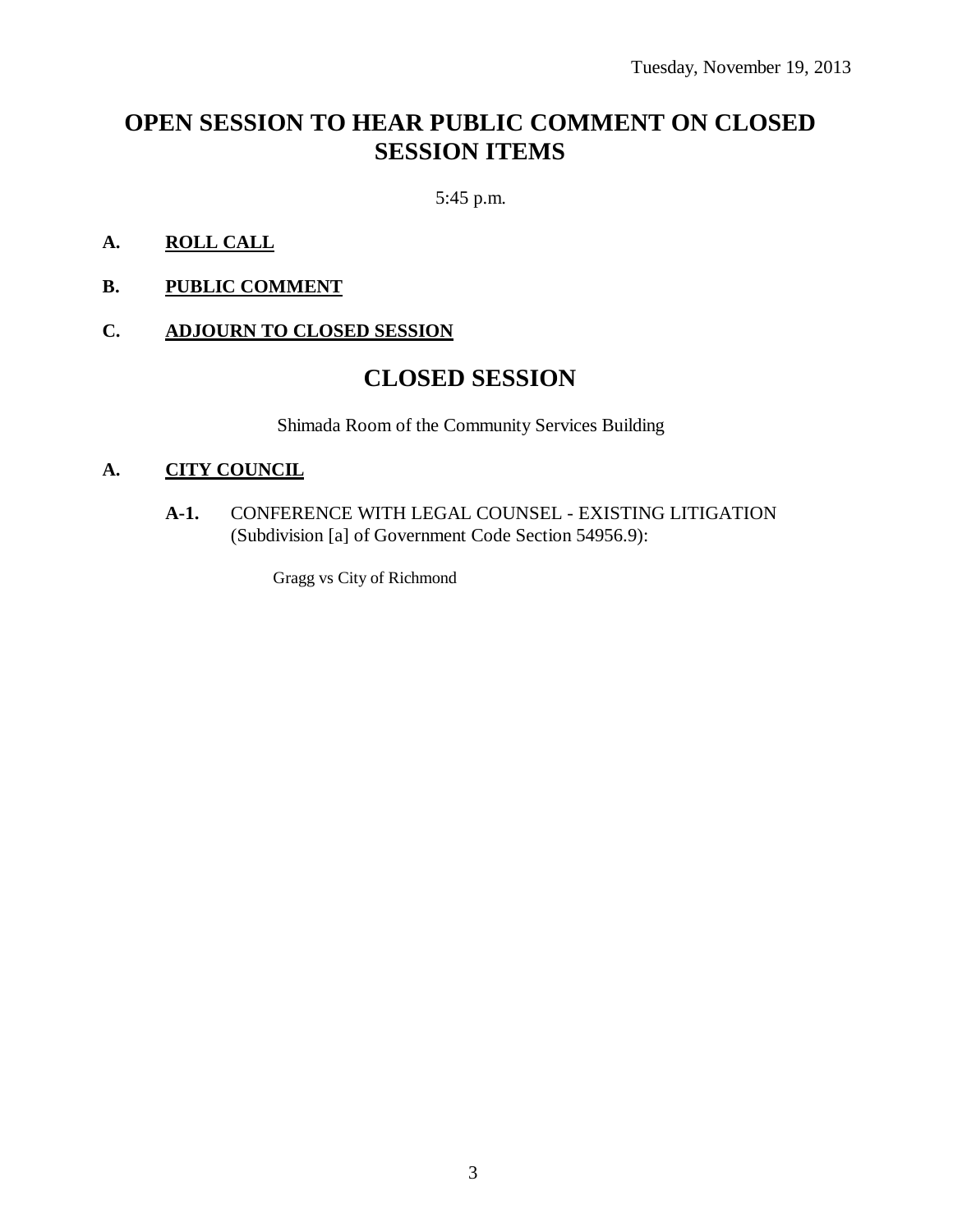# **MEETING OF THE SUCCESSOR AGENCY TO THE RICHMOND COMMUNITY REDEVELOPMENT AGENCY AND RICHMOND CITY COUNCIL**

6:30 p.m.

- **A. PLEDGE TO THE FLAG**
- **B. ROLL CALL**
- **C. STATEMENT OF CONFLICT OF INTEREST**
- **D. AGENDA REVIEW**

#### **E. PRESENTATIONS, PROCLAMATIONS, AND COMMENDATIONS**

**E-1.** PROCLAMATION recognizing National Diabetes Awareness Month - Mayor McLaughlin (620-6503) and Councilmember Beckles (620-6568).

#### **F. REPORT FROM THE CITY ATTORNEY OF FINAL DECISIONS MADE AND NON-CONFIDENTIAL DISCUSSIONS HELD DURING CLOSED SESSION**

### **G. OPEN FORUM FOR PUBLIC COMMENT**

#### **H. SUCCESSOR AGENCY TO THE RICHMOND COMMUNITY REDEVELOPMENT AGENCY CONSENT CALENDAR**

**H-1.** ADOPT a resolution approving a contract amendment with PES Environmental, Inc. (PES) to prepare a second five-year review workplan and report, and to perform five years of annual site inspections and related reporting for the nine deed-restricted areas in Marina Bay, as required by the Department of Toxic Substance Control (DTSC), increasing the amount by \$88,500 for a total contract amount not to exceed \$137,375 and extending the term to June 30, 2018 (This item was reviewed and recommended for approval by the Finance Committee at it November 1, 2013, meeting) - Successor Agency to the Richmond Community Redevelopment Agency (Craig Murray/Patrick Lynch 307-8140).

### **I. CITY COUNCIL CONSENT CALENDAR**

**I-1.** ADOPT an ordinance (second reading) to establish wages, salaries, and compensation for the classifications represented by the Richmond Police Officers' Association (RPOA) in the City's classified service, and repealing Ordinance No. 39-06 N.S. - Human Resources Management Department (Lisa Stephenson 620-6600).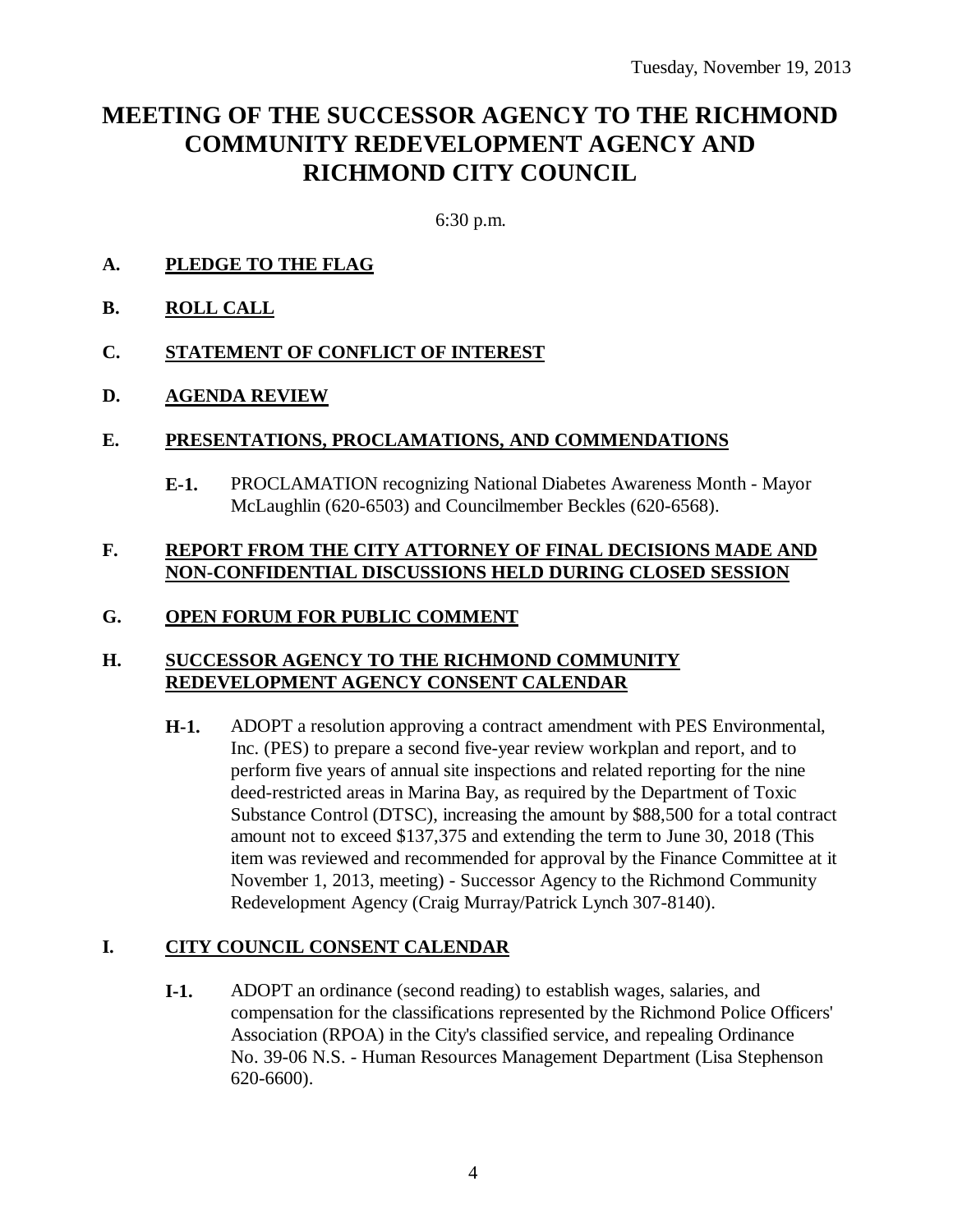- **I-2.** ADOPT a resolution authorizing the appointment of Mitsubishi UFJ Securities, Inc. as Remarketing Agent for the City of Richmond Variable Rate Wastewater Revenue Refunding Bonds, Series 2008A, and authorizing the execution of necessary documents and certificates and related actions - Finance Department (James Goins 620-6740).
- **I-3.** APPROVE a one-year software maintenance agreement with Zoll Data Systems, Inc. to provide technical support, maintenance services, upgrades, and licenses for the Fire Department's Record Management System (RMS), Computer Aided Dispatch (CAD) System and Telestaff interfaces from October 1, 2013, through September 30, 2013, in an amount not to exceed \$10,592 - Fire Department (Chief Michael Banks 307-8041).
- **I-4.** RATIFY a contract to lease property located at 500 23rd Street to be used by RichmondBUILD for job training activities in the amount of \$5,000 per month, total lease renewal amount not to exceed \$60,000, beginning July 1, 2013, through June 30, 2014. The lease is funded by the EPA Environmental Workforce Development Grant and the Memorandum of Understanding with San Pablo Economic Development Center - Employment and Training Department (Sal Vaca/Fred Lucero 307-8059).
- **I-5.** APPROVE the purchase of three 2014 Ford Police Interceptor Utility Vehicles from Downtown Ford to replace existing units for use by the Richmond Police Department in an amount not to exceed \$95,000 - Public Works Department (Yader A. Bermudez 231-3008).
- **I-6.** APPROVE the purchase of one new John Deere 210K Tractor Loader from Pape Machinery to replace an existing unit for use by the Parks Division in an amount not to exceed \$98,000 - Public Works Department (Yader A. Bermudez 231-3008).
- **I-7.** ADOPT a resolution authorizing placement of liens and special assessments for unpaid garbage collection service fees on County property tax records – Finance Department (James Goins 620-6740).
- **I-8.** APPROVE the minutes of the October 22, 2013, regular meeting City Clerk's Office (Diane Holmes 620-6513).
- **I-9.** APPROVE a contract with W.W. Grainger, Inc., using the Western States Contracting Alliance (WSCA) purchasing cooperative, for the purchase of facilities maintenance supplies, lighting products, industrial supplies, and tools for the Public Works Facilities Maintenance Division in the amount of \$100,000 per fiscal year for a total amount not to exceed \$300,000 over a three-year period with a city-option for a two-year extension (This item was reviewed and recommended for approval by the Finance Committee at its November 1, 2013, meeting) - Public Works Department (Yader A. Bermudez 231-3008).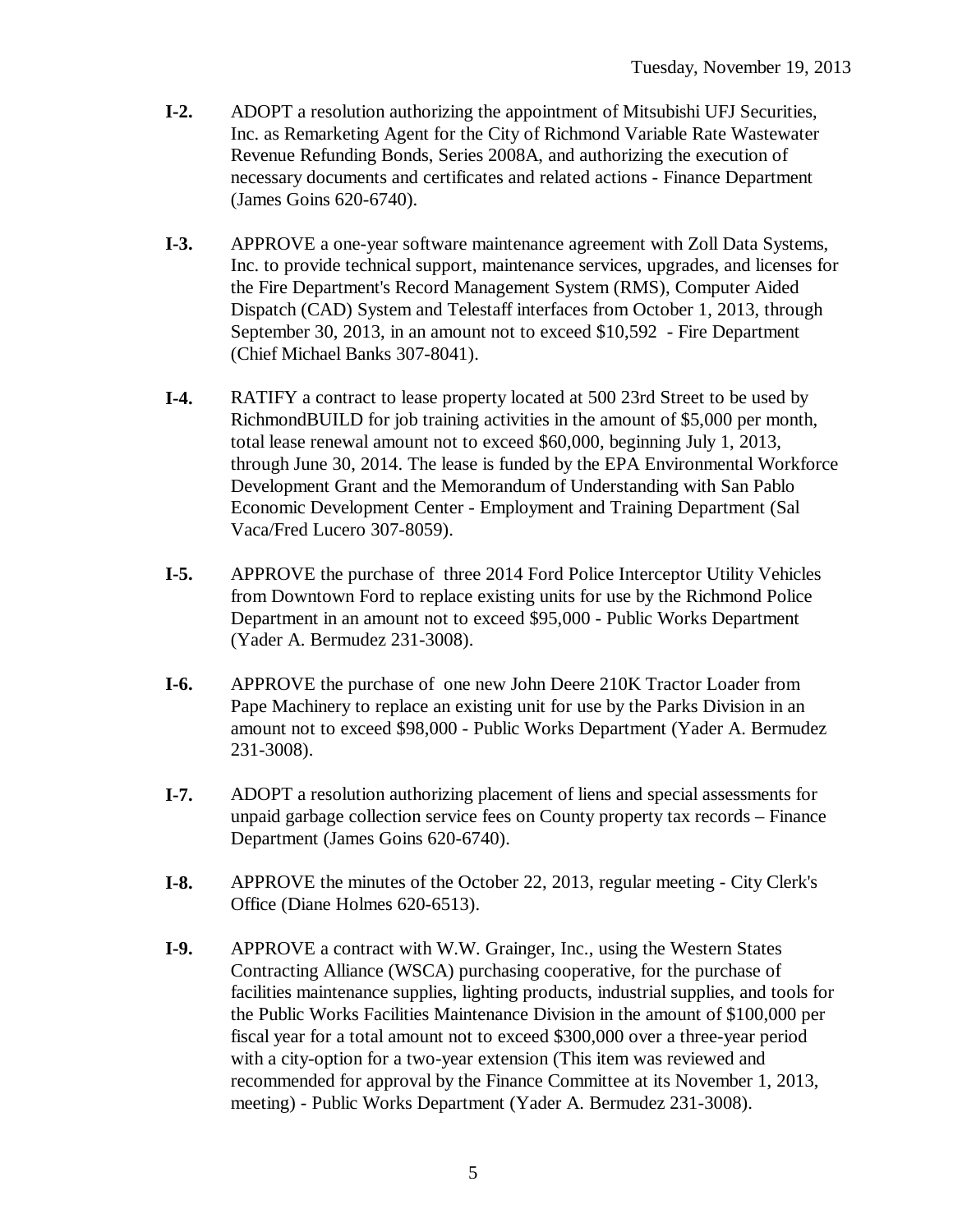- **I-10.** APPROVE the purchase of one 2015 Ford F650 attenuator truck and two 2015 Ford F750 dump trucks from Wondries Fleet Group to replace existing vehicles used by the Public Works Department paving crew, in an amount not to exceed \$369,000 (This item was reviewed and recommended for approval by the Finance Committee at its November 1, 2013, meeting) - Public Works Department (Yader A. Bermudez 231-3008).
- **I-11.** APPROVE the following commission re-appointments: Recreation and Parks Commission: Diego Garcia incumbent, term ending October 26, 2016; Library Commission: Tyrone Weems incumbent, term ending July 1, 2016; Police Commission: Eleanor Thompson, incumbent, term ending November 1, 2016 - Mayor McLaughlin (620-6503).

#### **J. PUBLIC HEARINGS - NOT EARLIER THAN 7:00 P.M.**

- **J-1.** INTRODUCE an ordinance (first reading) updating and amending Chapter 8.16 of the Richmond Municipal Code which establishes the Fire Prevention Code for the City of Richmond by adopting the 2013 California Fire Code and the 2012 International Fire Code - Fire Department (Chief Michael Banks 307-8041).
- **J-2.** CONSIDER APPROVING the transfer of Green Remedy Collective's permit from a C-3 zone to a C-2 zone to operate as a medical marijuana collective at 4800 Bissell Avenue in substantial compliance with their application submitted on or about May 2, 2011. This relocation allows the collective to meet the distance mandated by the Richmond Municipal Code of being no closer than one mile from another collective as well as meeting the concerns of Federal prosecutors who have raided dispensaries based on being within 1,000 feet of a school - Police Department (Chief Chris Magnus 621-1802).

### **K. RESOLUTIONS - NOT EARLIER THAN 7:15 P.M.**

**K-1.** ADOPT a resolution appointing an Underwriter and a Structuring Agent and authorizing and approving certain actions taken in connection therewith - Finance Department (James Goins 620-6740).

#### **L. COUNCIL AS A WHOLE - NOT EARLIER THAN 7:30 P.M.**

- **L-1.** DISCUSS and consider directing staff to research utilizing the Quonset Hut on Western Drive at Point Molate as an indoor shooting range for the Richmond Police Department – Vice Mayor Boozé (620-6593).
- **L-2.** RECEIVE a monthly report on the Richmond Municipal Sewer District for October 2013 and RECEIVE direction from the City Council regarding organizational structure, duties, and compensation of the West County Agency - Engineering Services Department (Chad Davisson 307-8091).